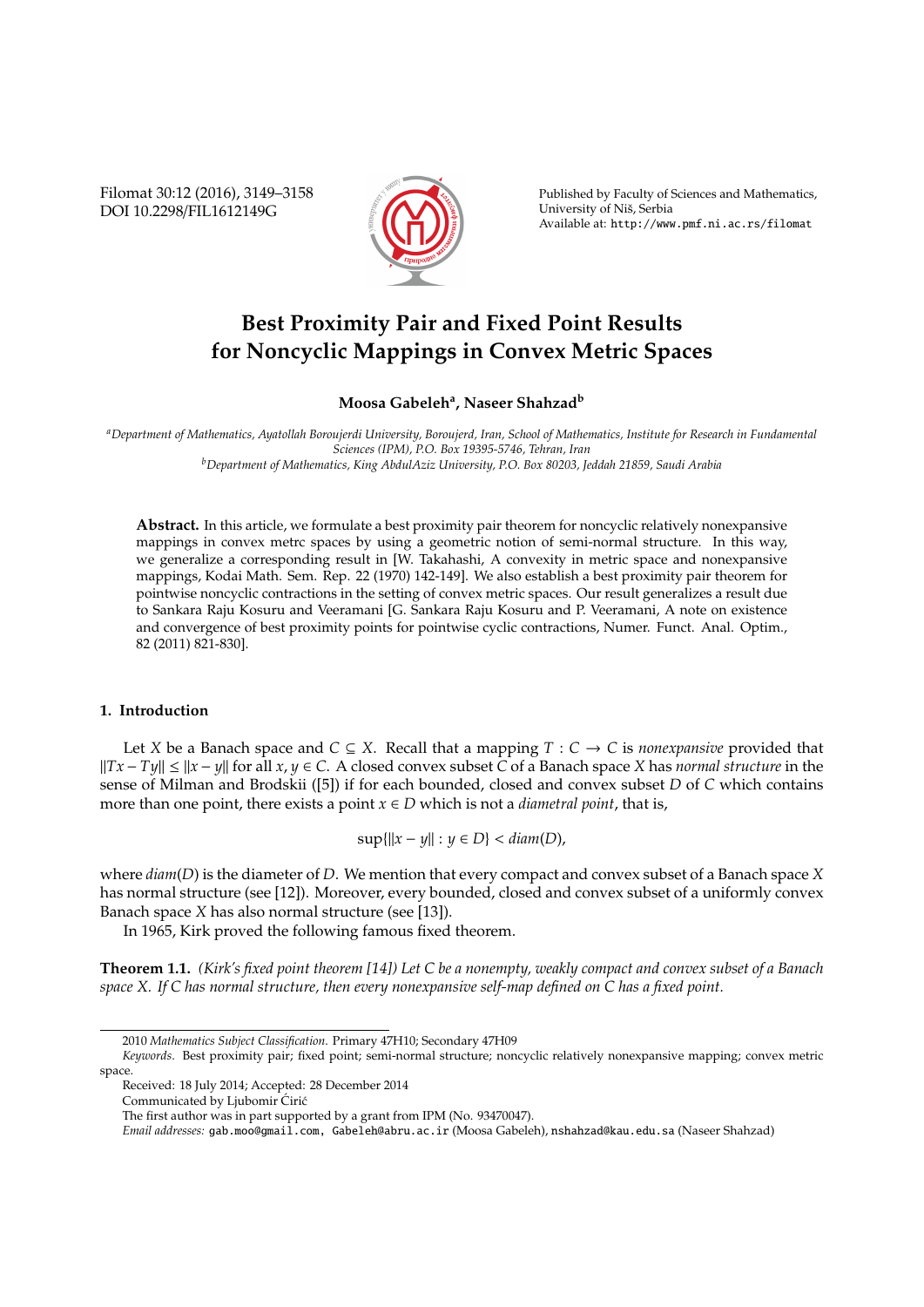Let  $(X, d)$  be a metric space and let *A* and *B* be two nonempty subsets of *X*. A mapping  $T : A \cup B \to A \cup B$ is said to be a *noncyclic mapping* provided that *T*(*A*) ⊆ *A* and *T*(*B*) ⊆ *B*. A point  $(p, q)$  ∈  $\overrightarrow{A} \times B$  is said to be a *best proximity pair* for noncyclic mapping *T*, provided that

$$
Tp = p
$$
,  $Tq = q$  and  $d(p,q) = dist(A, B) := inf{||x - y|| : x \in A, y \in B}.$ 

Let  $(A, B)$  be a nonempty pair of subsets of a metric space  $(X, d)$ . A mapping  $T : A \cup B \rightarrow A \cup B$  is said to be a *noncyclic relatively nonexpansive* if *T* is noncyclic and  $d(Tx, Ty) \leq d(x, y)$  for all  $(x, y) \in A \times B$ .

A mapping  $T : A ∪ B → A ∪ B$  is said to be a *cyclic relatively nonexpansive* if *T* is cyclic (that is,  $T(A) ⊆ B$ and  $T(B) \subseteq A$ ) and  $d(Tx, Ty) \leq d(x, y)$  for all  $(x, y) \in A \times B$ . It is clear that every nonexpansive mapping is relatively nonexpansive.

In [8], Eldred et al. studied the existence of best proximity pairs for noncyclic relatively nonexpansive mappings as well as cyclic relatively nonexpansive mappings in Banach spaces with a geometric property, called *proximal normal structure*. We also mention that in [4] the authors studied sufficient conditions for the existence of best proximity pairs in metric spaces.

For other related results, we refer the reader to [1–3, 6, 11, 15–19].

In this article, we attempt to investigate sufficient conditions for the existence and uniqueness of a best proximity pair for noncyclic contractive type mappings in the setting of *convex metric spaces*. We also, obtain a fixed point theorem for noncyclic relatively nonexpansive mappings in *uniformly convex metric spaces*.

## **2. Preliminaries**

The notion of convexity in metric spaces was introduced by Takahashi as follows.

**Definition 2.1.** ([22]) Let  $(X, d)$  be a metric space and  $I := [0, 1]$ . A mapping  $W : X \times X \times I \rightarrow X$  is said to be a convex structure on *X* provided that for each  $(x, y; \lambda) \in X \times X \times I$  and  $u \in X$ ,

$$
d(u, \mathcal{W}(x, y; \lambda)) \leq \lambda d(u, x) + (1 - \lambda) d(u, y).
$$

A metric space  $(X, d)$  together with a convex structure W is called a convex metric space, which is denoted by  $(\hat{X}, d, W)$ . A Banach space and each of its convex subsets are convex metric spaces. But a Frechet space is not necessary a convex metric space. The other examples of convex metric spaces which are not imbedded in any Banach space can be founded in [22].

Here, we recall some notions of [22].

**Definition 2.2.** ([22]) A subset *K* of a convex metric space  $(X, d, W)$  is said to be a convex set provided that  $W(x, y; \lambda) \in K$  for all  $x, y \in K$  and  $\lambda \in I$ .

**Proposition 2.3.** ([22]) *Let* (*X*, *d*,W) *be a convex metric space and let B*(*x*;*r*) *denote the closed ball centered at*  $x \in X$  with radius  $r \geq 0$ . Then  $B(x; r)$  *is a convex subset of* X.

**Proposition 2.4.** ([22]) Let  $\{K_\alpha\}_{\alpha\in A}$  be a family of convex subsets of X, then  $\bigcap_{\alpha\in A} K_\alpha$  is also a convex subset of X.

**Definition 2.5.** ([22]) A convex metric space  $(X, d, W)$  is said to have property (C) if every bounded decreasing net of nonempty closed convex subsets of *X* has a nonempty intersection.

It is known that every bounded, closed and convex subset of a reflexive Banach space *X* has property (C). Also, complete and *uniformly convex metric space* has the property (C) (see [21] for more information).

Let *A* and *B* be two nonempty subsets of a convex metric space  $(X, d, W)$ . We shall say that a pair  $(A, B)$ in a convex metric space  $(X, d, W)$  satisfies a property if both *A* and *B* satisfy that property. For instance,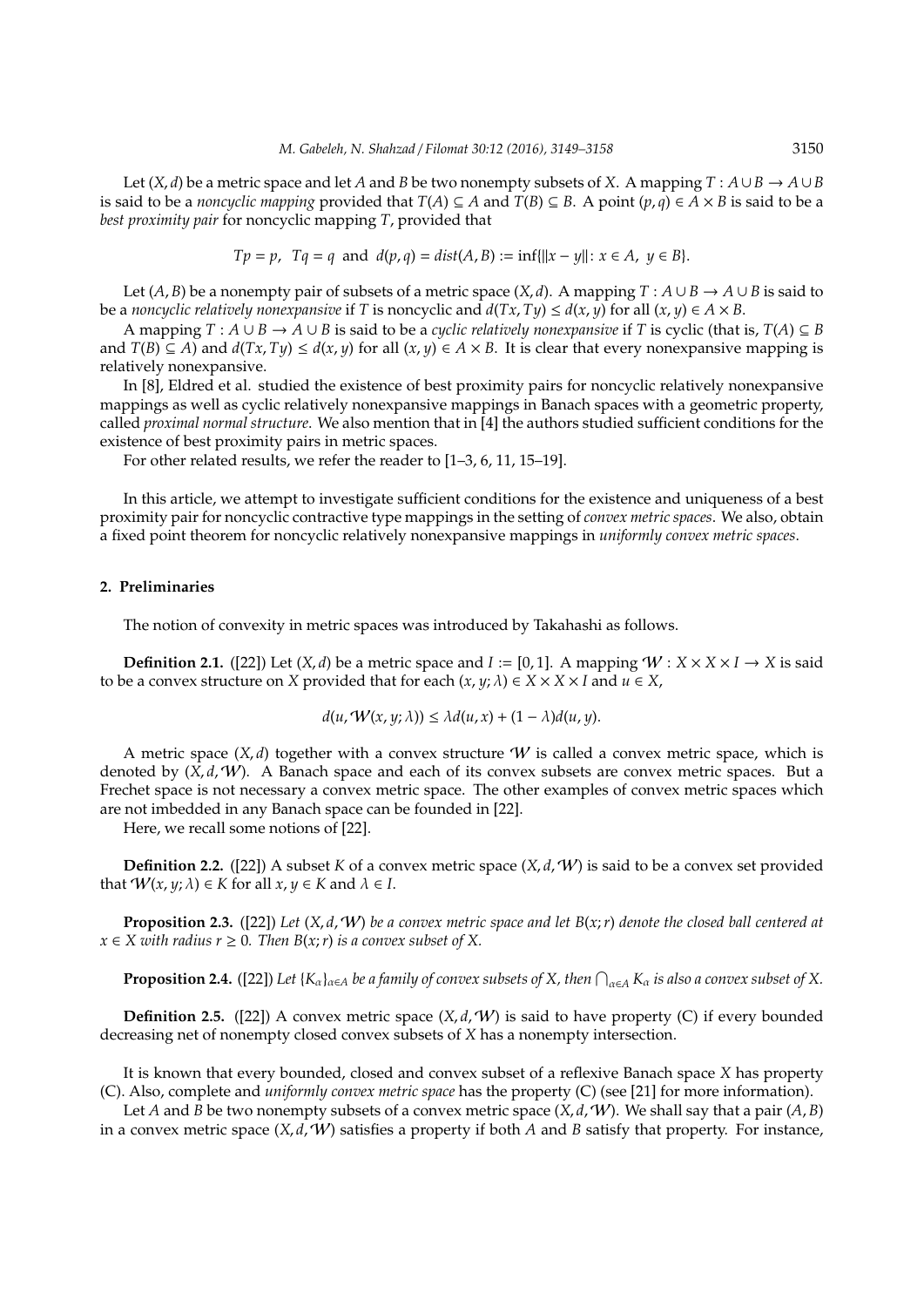$(A, B)$  is convex if and only if both *A* and *B* are convex;  $(A, B) \subseteq (C, D)$  ⇔  $A \subseteq C$ , and  $B \subseteq D$ . We shall also adopt the following notations.

 $\delta_x(A) := \sup\{d(x, y) : y \in A\}$  for all  $x \in X$ ,  $\delta(A, B) := \sup \{ d(x, y) : x \in A, y \in B \},$ diam( $A$ ) :=  $\delta(A, A)$ .

The *closed and convex hull* of a set *A* will be denoted by  $\overline{con}(A)$  and defined as below.

 $\overline{con}(A) := \bigcap \{C : C \text{ is a closed and convex subset of } X \text{ such that } C \supseteq A\}.$ 

The pair  $(x, y) \in A \times B$  is said to be *proximal* in  $(A, B)$  if  $d(x, y) = dist(A, B)$ . Moreover, we set

*A*<sup>0</sup> := {*x* ∈ *A* : *d*(*x*, *y*<sup> $\prime$ </sup>) = *dist*(*A*, *B*), for some *y*<sup> $\prime$ </sup> ∈ *B*},

$$
B_0 := \{ y \in B : d(x', y) = dist(A, B), \text{ for some } x' \in A \}.
$$

Note that if (*A*, *B*) is a nonempty weakly compact and convex pair of subsets of a Banach space *X*, then also is the pair  $(A_0, B_0)$  and it is easy to see that  $dist(A, B) = dist(A_0, B_0)$ .

A nonempty pair (*A*, *B*) of subsets if a convex metric space (*X*, *d*,W) is said to be a *semi-sharp proximinal pair* if for each x in A (respectively in *B*) there exists at most one x' in *B* (respectively in A) such that  $d(x, x') = d(A, B)$ . It is clear that every closed and convex pair in a strictly convex Banach space *X* is a semi-sharp proximinal pair.

**Definition 2.6.** A pair of sets  $(A, B)$  is said to be proximal if  $A = A_0$  and  $B = B_0$ .

**Definition 2.7.** ([10]) Let  $(A, B)$  be a nonempty pair of subsets of a metric space  $(X, d)$ . We say that the pair  $(A, B)$  is a proximal compactness pair provided that every net  $({x_{\alpha}}_i, {y_{\alpha}}_i)$  of  $A \times B$  satisfying the condition that  $d(x_\alpha, y_\alpha) \to dist(A, B)$ , has a convergent subnet in  $A \times B$ . Also, we say that *A* is semi-compactness if (*A*, *A*) is proximal compactness.

In [8], Eldred et.al introduced a geometric concept called proximal normal structure which generalizes the notion of normal structure introduced by Milman and Brodskii [5].

**Definition 2.8.** A convex pair (*K*1,*K*2) in a Banach space *X* is said to have proximal normal structure if for any bounded, closed and convex proximal pair  $(H_1, H_2) \subseteq (K_1, K_2)$  for which  $dist(H_1, H_2) = dist(K_1, K_2)$ and  $\delta(H_1, H_2) > dist(H_1, H_2)$ , there exits  $(x_1, x_2) \in H_1 \times H_2$  such that

$$
\delta_{x_1}(H_2) < \delta(H_1, H_2), \quad \delta_{x_2}(H_1) < \delta(H_1, H_2).
$$

It was announced in [8] that every nonempty, bounded, closed and convex pair of subsets of a uniformly convex Banach space *X* has proximal normal structure (see Proposition 2.1 of [8]).

The following best proximity pair theorem was established in [8].

**Theorem 2.9.** (Theorem 2.2 of [8]) *Let* (*A*, *B*) *be a nonempty, weakly compact and convex pair in a strictly convex Banach space X. Let*  $T : A \cup B \rightarrow A \cup B$  *be a noncyclic relatively nonexpansive mapping. If the pair*  $(A, B)$ *has proximal normal structure. The T has a best proximity pair.*

Also, we have the next best proximity pair result in the setting of uniformly convex Banach spaces.

**Theorem 2.10.** ([8]) *Suppose that* (*A*, *B*) *is a nonempty, bounded, closed and convex pair in a uniformly convex Banach space X. Let*  $T : A \cup B \rightarrow A \cup B$  *be a noncyclic relatively nonexpansive mapping. Then T has a best proximity pair in A*  $\cup$  *B*.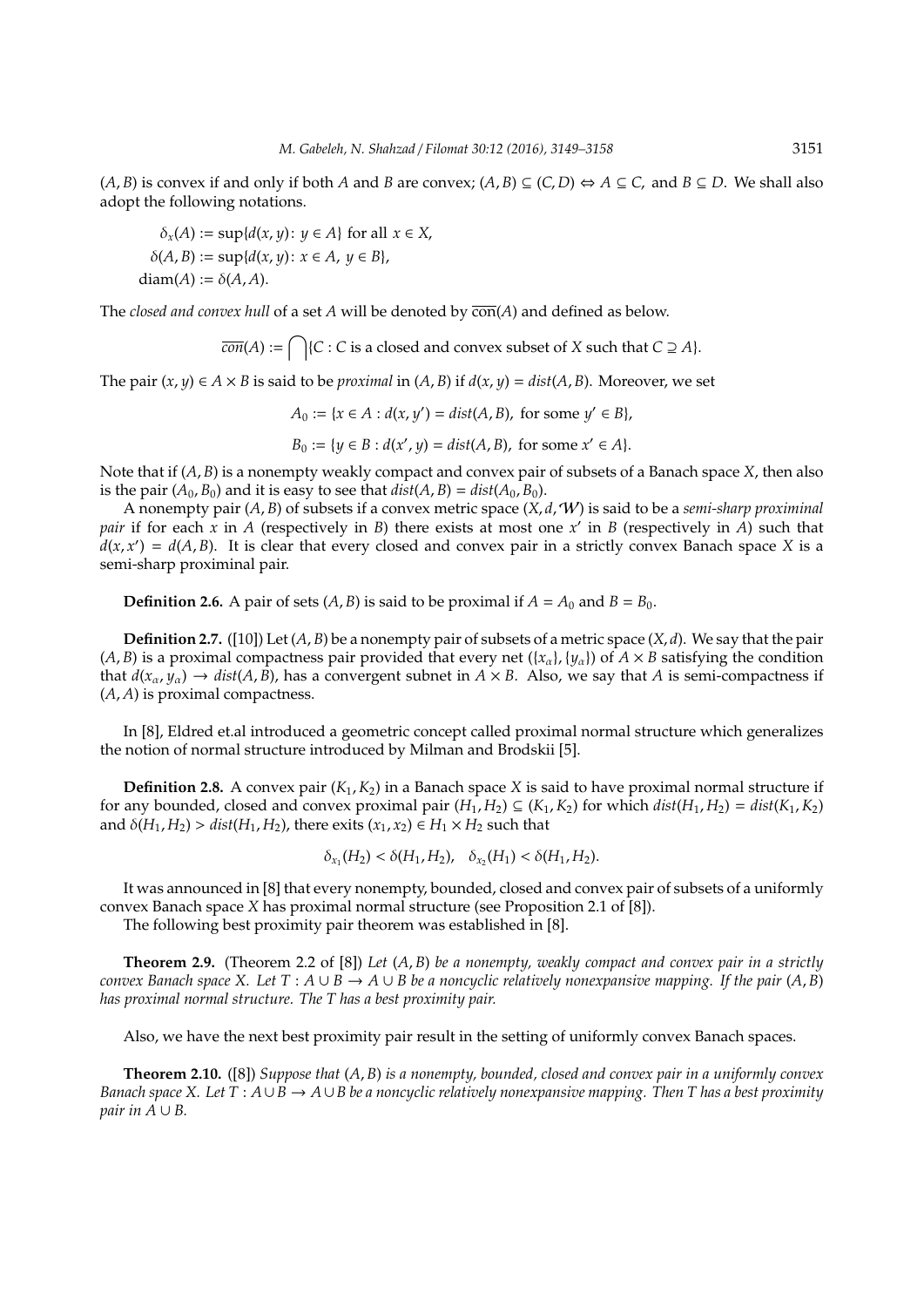Recently, Sankara Raju Kosuru and Veeramani introduced a concept of *pointwise noncyclic contractions* as follows.

**Definition 2.11.** ([20]) Let  $(A, B)$  be a pair of subsets of a metric space  $(X, d)$ . A mapping  $T : A \cup B \rightarrow A \cup B$ said to be a pointwise noncyclic contraction if *T* is noncyclic and for each  $(x, y) \in A \times B$  there exist  $0 \leq \alpha(x) < 1$ ,  $0 \leq \alpha(y) < 1$  such that

 $d(Tx, Ty) \le \alpha(x)d(x, y) + (1 - \alpha(x))dist(A, B)$  for all  $y \in B$ ,  $d(Tx, Ty) \le \alpha(y)d(x, y) + (1 - \alpha(y))dist(A, B)$  for all  $x \in A$ .

We note that every pointwise noncyclic contraction is noncyclic relatively nonexpansive.

The following existence and uniqueness of a best proximity pair for pointwise noncyclic contractions was stated in [20].

**Theorem 2.12.** (Theorem 4.6 of [20]) *Let* (*A*, *B*) *be a nonempty, weakly compact and convex pair of a Banach space X. If T* : *A* ∪*B* → *A* ∪*B is a pointwise noncyclic contraction mapping, then T has a unique best proximity pair.*

## **3. Noncyclic Relatively Nonexpansive Mappings**

In [22], Takahashi generalized Kirk's fixed point theorem to convex metric spaces as follows.

**Theorem 3.1.** *Suppose that* (*X*, *d*,W) *is a convex metric space such that X has the property (C). Let K be a nonempty, bounded, closed and convex subset of X with normal structure. If*  $T : K \to K$  *is a nonexpansive mapping, then T has a fixed point.*

In this section, we establish a new fixed point theorem for noncyclic relatively nonexpansive mappings in the setting of convex metric spaces. In this way, we obtain an extension of Theorem 3.1 due to Takahashi. In this order, we recall and modify the notion of semi-normal structure which was introduced in [11] by the current authors.

**Definition 3.2.** ([11]) A convex pair  $(A, B)$  in a convex metric space  $(X, d, W)$  is said to have seminormal structure if for any bounded, closed and convex pair  $(K_1, K_2) \subseteq (A, B)$  with  $\delta(K_1, K_2) > 0$ , there exits  $(p, q) \in K_1 \times K_2$  such that

$$
\max\{\delta_p(K_2), \delta_q(K_1)\} < \delta(K_1, K_2).
$$

Note that if the pair (*A*, *A*) has semi-normal structure, then *A* has normal structure in the sense of Brodskil and Milman ([5]). This can be seen by taking  $A = B$  and  $K_1 = K_2$  in Definition 3.2, and observing that  $\delta(K_1, K_2) = \text{diam}(K_1)$ . If  $\delta_p(K_1) = \delta(K_1, K_1)$  for some  $p \in K_1$ , then p is called a *nondiametral point* of  $K_1$ .

Here, we state the main result of this section.

**Theorem 3.3.** Let  $(A, B)$  be a nonempty, bounded, closed and convex pair in a convex metric space  $(X, d, W)$ . *Suppose that T* : *A* ∪*B* → *A* ∪*B is a noncyclic relatively nonexpansive mapping. If* (*A*, *B*) *has semi-normal structure and X has the property (C), then*  $A \cap B$  *is nonempty and T has a fixed point pair in*  $A \cap B$ *.* 

*Proof.* Let  $\mathcal F$  denote the set of all nonempty, bounded, closed and convex pairs  $(E, F)$  which are subsets of (*A*, *B*) and *T* is noncyclic on *E* ∪ *F*. Notice that (*A*, *B*) ∈  $\mathcal{F}$ , that is,  $\mathcal{F}$  is nonempty. Also,  $\mathcal{F}$  is partially ordered by revers inclusion, i.e.,  $(E_1, E_2) \le (F_1, F_2) \Leftrightarrow (F_1, F_2) \subseteq (E_1, E_2)$ ). Let  $\{(E_\alpha, F_\alpha)\}\)$  be a descending chain in  $\mathcal F$  and set  $E := \bigcap_{\alpha} E_{\alpha}$  and  $F := \bigcap_{\alpha} F_{\alpha}$ . Since *X* has the property (C), (*E*, *F*) is nonempty and also closed. Moreover, by Proposition 2.4,  $(E, F)$  is convex. It can be easily proved that *T* is noncyclic on  $E \cup F$ . Hence, every increasing chain in  $\mathcal F$  is bounded above. By using Zorn's lemma, we obtain a minimal element say  $(K_1, K_2) \in \mathcal{F}$ . We mention that if  $\delta(K_1, K_2) = 0$ , then  $K_1 = K_2 = \{x^*\}$  for some  $x^* \in X$  and so,  $x^* \in A \cap B$  is a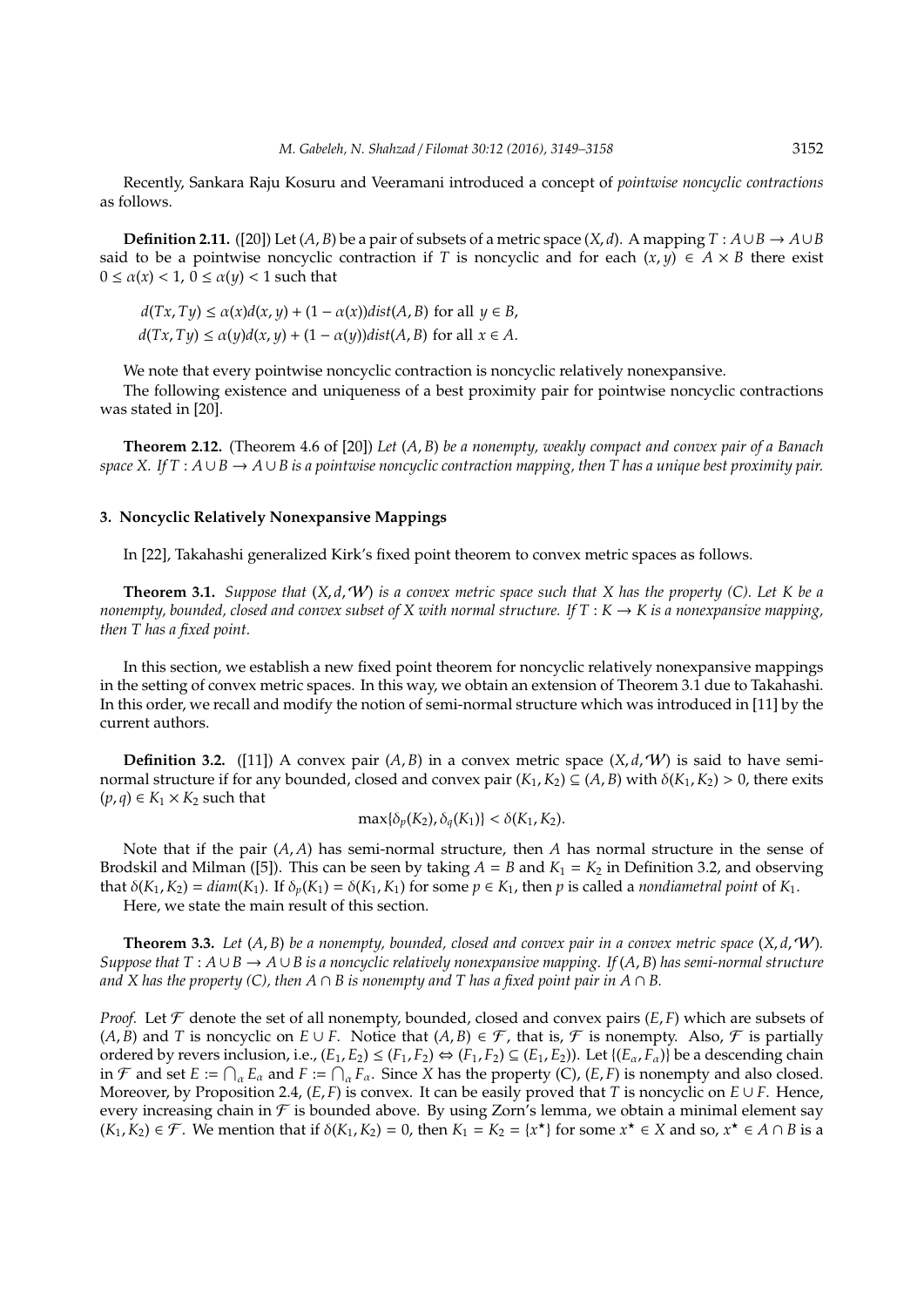fixed point of *T* and we are finished. Now, suppose that  $\delta(K_1, K_2) > 0$ . Note that  $(\overline{con}(T(K_1)), \overline{con}(T(K_2)))$  is a nonempty, bounded, closed and convex subset of (*A*, *B*). Since *T* is noncyclic,

$$
T(\overline{con}(T(K_1))) \subseteq T(K_1) \subseteq \overline{con}(T(K_1)).
$$

Similarly,  $T(\overline{con}(T(K_2)))$  ⊆  $\overline{con}(T(K_2))$ . Hence, *T* is noncyclic on  $\overline{con}(T(K_1)) \cup \overline{con}(T(K_2))$ . By the fact that  $(K_1, K_2)$  is the minimal element of  $\mathcal{F}$ ,

$$
\overline{con}(T(K_1))=K_1, \overline{con}(T(K_2))=K_2.
$$

By semi-normal structure there exist  $(p, q) \in K_1 \times K_2$  and  $r \in (0, 1)$  such that

$$
\max\{\delta_p(K_2), \delta_q(K_1)\} \leq r\delta(K_1, K_2).
$$

Set,

$$
L_1 := \{x \in K_1 : \delta_x(K_2) \le r\delta(K_1, K_2)\} \quad \& \quad L_2 := \{y \in K_2 : \delta_y(K_1) \le r\delta(K_1, K_2)\}.
$$

Note that  $(p,q) \in L_1 \times L_2$ . We show that  $(L_1, L_2)$  is a closed and convex pair in *X*. Let  $\{x_n\}$  be a sequence in *L*<sub>1</sub> such that  $x_n \to x$ . Then for each  $\varepsilon > 0$  there exists  $N \in \mathbb{N}$  such that  $d(x_n, x) < \varepsilon$  for all  $n \geq N$ . Since  $K_1$  is closed,  $x \in K_1$ . Let  $y \in K_2$  be arbitrary. For all  $n \geq N$  we have

$$
d(x, y) \le d(x, x_n) + d(x_n, y)
$$
  
\n
$$
\le d(x, x_n) + \delta_{x_n}(K_2) \le d(x, x_n) + r\delta(K_1, K_2)
$$
  
\n
$$
< \varepsilon + r\delta(K_1, K_2),
$$

which implies that  $\delta_x(K_2) \le r\delta(K_1, K_2)$ . Hence,  $x \in L_1$ . Thus,  $L_1$  is closed. Similarly, we can see that  $L_2$  is closed. Now, assume that  $x_1, x_2 \in L_1$  and  $\lambda \in [0, 1]$ . For all  $y \in K_2$  we have

$$
d(y, W(x_1, x_2, \lambda)) \le \lambda d(y, x_1) + (1 - \lambda)d(y, x_2)
$$
  

$$
\le \lambda \delta_{x_1}(K_2) + (1 - \lambda)\delta_{x_2}(K_2) \le \lambda r \delta(K_1, K_2) + (1 - \lambda)r\delta(K_1, K_2)
$$
  

$$
= r\delta(K_1, K_2),
$$

which deduces that  $\delta_{W(x_1,x_2,\lambda)}(K_2) \le r\delta(K_1,K_2)$ . Thus,  $W(x_1,x_2,\lambda) \in L_1$ , that is,  $L_1$  is convex. Similarly, we can see that  $L_2$  is also convex. Here, we verify that *T* is noncyclic on  $L_1 \cup L_2$ . Let  $x \in L_1$  be fixed. Then for each  $y \in K_2$ , by the fact that *T* is noncyclic relatively nonexpansive,

$$
d(Tx, Ty) \le d(x, y) \le \delta_x(K_2) \le r\delta(K_1, K_2),
$$

which implies that  $T\psi \in \mathcal{B}(Tx, r\delta(K_1, K_2))$  for each  $\psi \in K_2$ . So,  $T(K_2) \subseteq \mathcal{B}(Tx, r\delta(K_1, K_2)) \cap K_2$  and hence,

$$
K_2 = \overline{con}(T(K_2)) \subseteq \mathcal{B}(Tx; r\delta(K_1, K_2)) \cap K_2.
$$

Thereby,  $K_2 \subseteq \mathcal{B}(Tx; r\delta(K_1, K_2))$  which concludes that  $\delta_{Tx}(K_2) \leq r\delta(K_1, K_2)$ . Then  $Tx \in L_1$ , that is,  $T(L_1) \subseteq L_1$ . By a similar manner, we have  $T(L_2) \subseteq L_2$ . Therefore, *T* is noncyclic on  $L_1 \cup L_2$ . Again, by the minimality of  $(K_1, K_2)$  we must have  $L_1 = K_1$  and  $L_2 = K_2$ . Hence, for each  $x \in K_1$  we have  $\delta_x(K_2) \leq r\delta(K_1, K_2)$  which implies that

$$
\delta(K_1, K_2) = \sup_{x \in K_1} \delta_x(K_2) \leq r\delta(K_1, K_2),
$$

which is a contradiction. This completes the proof of theorem.  $\Box$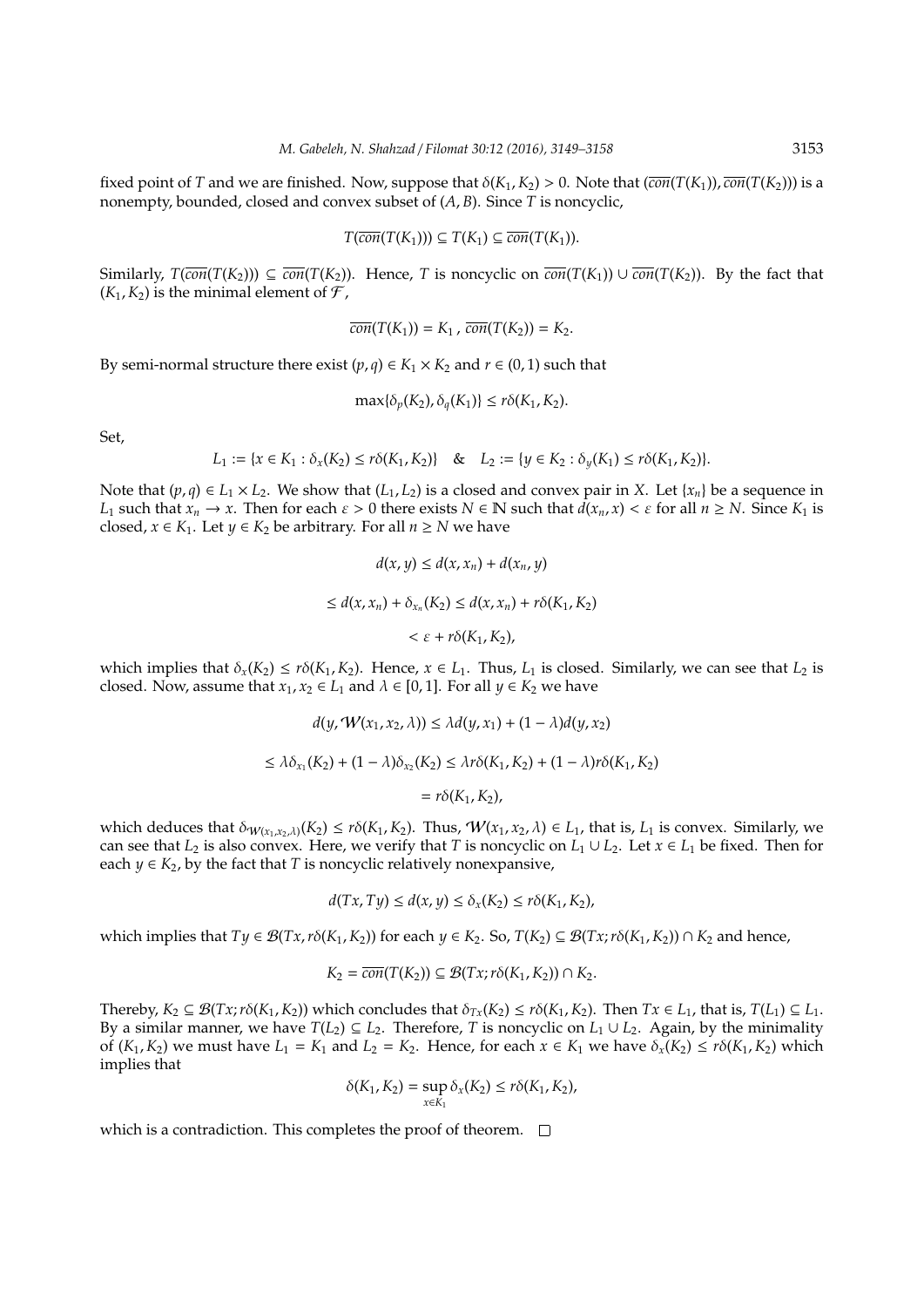The next theorem is obtained from a similar argument of Theorem 3.3.

**Theorem 3.4.** (Compare to Theorem 2.9.) *Let* (*A*, *B*) *be a nonempty, weakly compact and convex pair in a Banach space X such that*  $(A, B)$  *has semi-normal structure. Suppose that*  $T : A \cup B \rightarrow A \cup B$  *is a noncyclic relatively nonexpansive mapping. Then*  $A \cap B$  *is nonempty and T has a fixed point in*  $A \cap B$ *.* 

**Remark 3.5.** Note that unlike Theorem 2.9 due to Eldred, Kirk and Veeramani, we do not need the condition of*strictly convexity* of the Banach space *X*, when we use the geometric notion of semi-normal structure.

An interesting feature about this argument is that continuity of the noncyclic relatively nonexpansive mapping *T* is no longer needed. Indeed, simple examples can be constructed showing that discontinuous mappings can satisfy all the assumptions. Also, it is possible to reformulate this result as a common fixed point theorem for two self mappings as below.

**Corollary 3.6.** Let  $(A, B)$  be a nonempty, bounded, closed and convex pair in a convex metric space  $(X, d, W)$ . *Suppose that*  $f : A \rightarrow A$  *and*  $g : B \rightarrow B$  *are two self-mappings such that* 

$$
d(f(x), g(y)) \le d(x, y), \quad \forall (x, y) \in A \times B.
$$

*If*  $(A, B)$  *has semi-normal structure and X has the property (C), then there exists an element*  $x^* \in A \cap B$  *such that* 

$$
f(x^{\star}) = g(x^{\star}) = x^{\star}.
$$

Let *X* be a uniformly convex Banach space with modulus of convexity  $\delta$ . Then  $\delta(\varepsilon) > 0$  for  $\varepsilon > 0$ . Moreover, if  $x, y, z \in X, R > 0$  and  $r \in [0, 2R]$  we have

$$
\begin{cases}\n||x-z|| \le R \\
||y-z|| \le R \\
||x-y|| \ge r\n\end{cases} \Rightarrow ||\frac{x+y}{2} - z|| \le (1 - \delta(\frac{r}{R}))R.
$$

Motivated by Theorem 2.10, we establish the following result by using the notion of semi-normal structure in uniformly convex Banach spaces.

**Theorem 3.7.** *Let* (*A*, *B*) *be a nonempty, bounded, closed and convex pair in a uniformly convex Banach space X. Suppose that T* : *A* ∪ *B* → *A* ∪ *B is a noncyclic relatively nonexpansive mapping. Then either A* ∩ *B is nonempty* and T has a fixed point in  $A \cap B$ , or T has a best proximity pair in  $A \cup B$ .

*Proof.* Suppose  $\Sigma$  denotes the the collection of all nonempty, closed, and convex pairs  $(E, F) \subseteq (A, B)$  such that *T* is noncyclic on *E* ∪ *F* and there exists a pair  $(p,q) \in E \times F$  for which  $||p - q|| = dist(A, B)$ . Notice that  $(A_0, B_0)$  ∈  $\Sigma$  and so,  $\Sigma$  is nonempty. By using Zorn's Lemma we can see that  $\Sigma$  has a minimal element say  $(K_1, K_2)$ . We mention that the pair  $(K_1, K_2)$  is also proximal by the minimality of  $(K_1, K_2)$ . If  $\delta(K_1, K_2) = 0$ , then *A* ∩ *B* is a nonempty, bounded closed and convex subset of a uniformly convex Banach space *X* and *T* : *A* ∩ *B* → *A* ∩ *B* is nonexpansive mapping. Thus, *T* has a fixed point and we are finished. So, we assume that  $\delta(K_1, K_2) > 0$ . We now consider the following cases:

**Case 1.** min{*diam*( $K_1$ ), *diam*( $K_2$ )} = 0. We may assume that  $K_1 = \{x^*\}$ . Then there exists  $y^* \in K_2$  such that  $||x^* - y^*|| = dist(A, B)$ . Since *T* is noncyclic relatively nonexpansive mapping, we have

$$
dist(A, B) \le ||x^* - Ty^*|| = ||Tx^* - Ty^*|| \le ||x^* - y^*|| = dist(A, B).
$$

Now, if  $y^* \neq Ty^*$ , then by the strictly convexity of *X* we obtain

$$
dist(A, B) \le ||x^* - \frac{y^* + Ty^*}{2}|| < \frac{1}{2} (||x^* - y^*|| + ||x^* - Ty^*||) = dist(A, B),
$$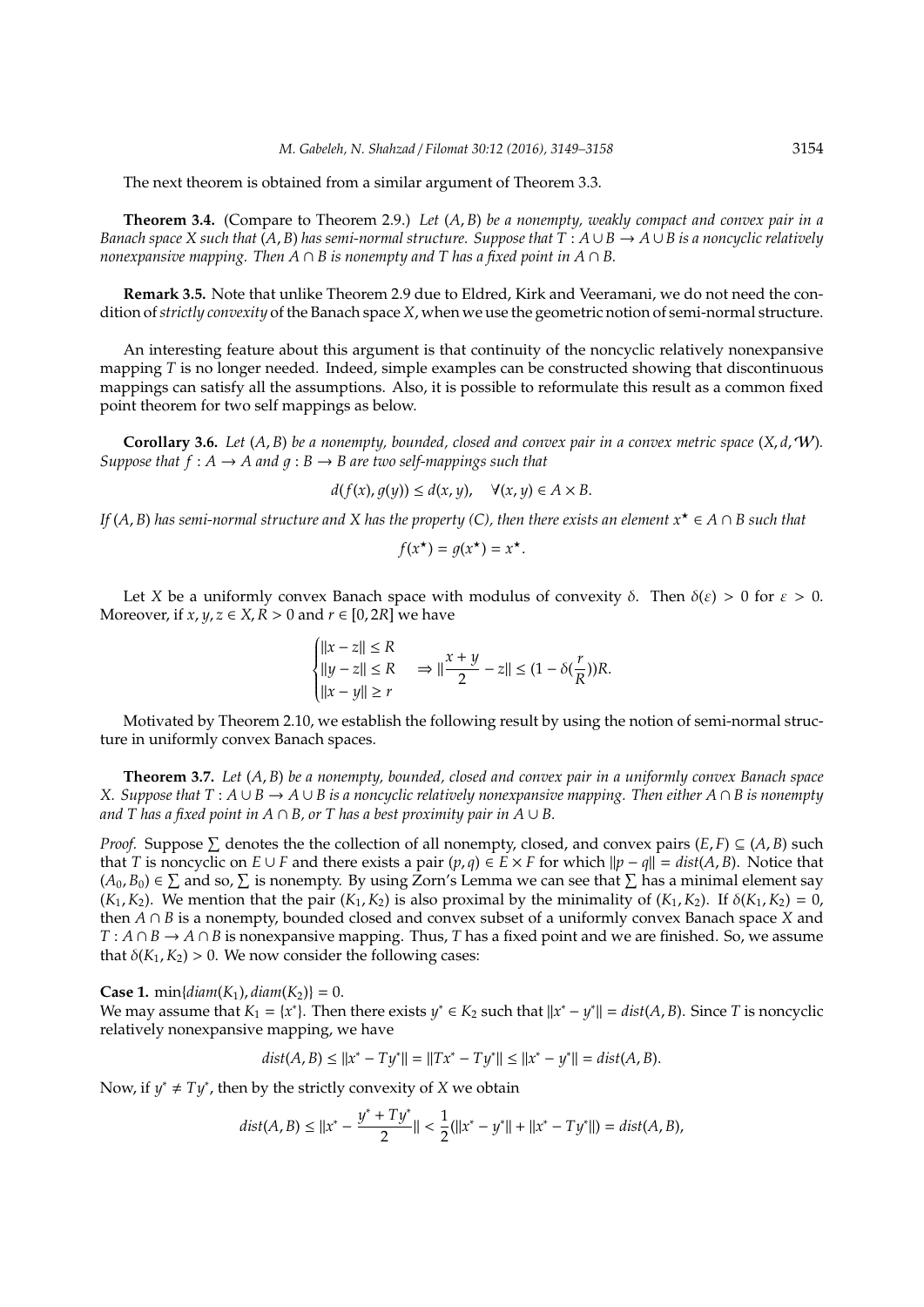which is a contradiction. Hence, *T* has a best proximity pair in this case.

**Case 2.** If  $min\{diam(K_1), diam(K_2)\} > 0$ .

Suppose that *T* has not best proximity pair. we get a contradiction by showing that  $\delta(K_1, K_2) = 0$ . Let  $(p, q) \in K_1 \times K_2$  be such that  $||p - q|| = dist(A, B)$ . Since *T* is noncyclic relatively nonexpansive, we have

$$
||Tp - Tq|| \le ||p - q|| = dist(A, B).
$$

Thus, we must have  $p \neq Tp$  and  $q \neq Tq$ . It now follows from the strictly convexity of *X* that

$$
||\frac{p+Tp}{2}-\frac{q+Tq}{2}||=dist(A,B).
$$

Set *R* :=  $\delta(K_1, K_2)$  and *r* := min{||*p* − *Tp*||, ||*q* − *Tq*||}. It is easy to see that *r* ∈ [0, 2*R*]. Now, for all *y* ∈ *K*<sub>2</sub> we have

$$
\begin{cases}\n||p - y|| \le R, \\
||Tp - y|| \le R, \\
||p - Tp|| \ge r.\n\end{cases}
$$

Since *X* is a uniformly convex Banach space we conclude that

$$
\|\frac{p+Tp}{2}-y\| \le (1-\delta(\frac{r}{R}))R, \quad \forall y \in K_2,
$$

Hence,  $\delta_{\frac{p+Tp}{2}}(K_2) < R$ . Similarly, we can see that  $\delta_{\frac{q+Tq}{2}}(K_1) < R$ . Set,  $x^* := \frac{p+Tp}{2}$  $(x^*, y^*) \in K_1^2 \times K_2$  and  $||x^* - y^*|| = dist(A, B)$  and also,  $y^* := \frac{q+Tq}{2}$  $\frac{114}{2}$ . Then

$$
\max{\{\delta_{x^*}(K_2), \delta_{y^*}(K_1)\}} < \delta(K_1, K_2).
$$

It now follows from the similar argument of Theorem 3.3 that  $\delta(K_1, K_2) = 0$ . This completes the proof of theorem.  $\square$ 

**Example 3.8.** ([9]) Let *X* :=  $[-1, 1]$  and define a metric *d* on *X* by

$$
d(x, y) = \begin{cases} 0, & \text{if } x = y, \\ \max\{|x|, |y|\}, & \text{if } x \neq y. \end{cases}
$$

Define  $W: X \times X \times I \rightarrow X$  with

$$
\mathcal{W}(x,y,\lambda)=\lambda \min\{|x|,|y|\},
$$

for each  $x, y \in X$  and  $\lambda \in I$ . Then  $(X, d, W)$  is a convex metric space and has the property (C) (see Example 3.9 of [9] for more details). Moreover, every convergent sequence in this metric space converges to 0. Suppose that  $A := [-1, 0]$  and  $B := [0, 1]$ . Thus  $(A, B)$  is a bounded closed and convex pair in *X* and it is easy to see that  $(A, B)$  has the semi-normal structure. Let  $T : A \cup B \rightarrow A \cup B$  be a mapping defined with

$$
T(x) = \begin{cases} 0 & \text{if } x \neq 1, \\ 1 & \text{if } x = 1. \end{cases}
$$

Then *T* is noncyclic relatively nonexpansive. Hence, *T* has a best proximity pair which is  $x^* = 0$ .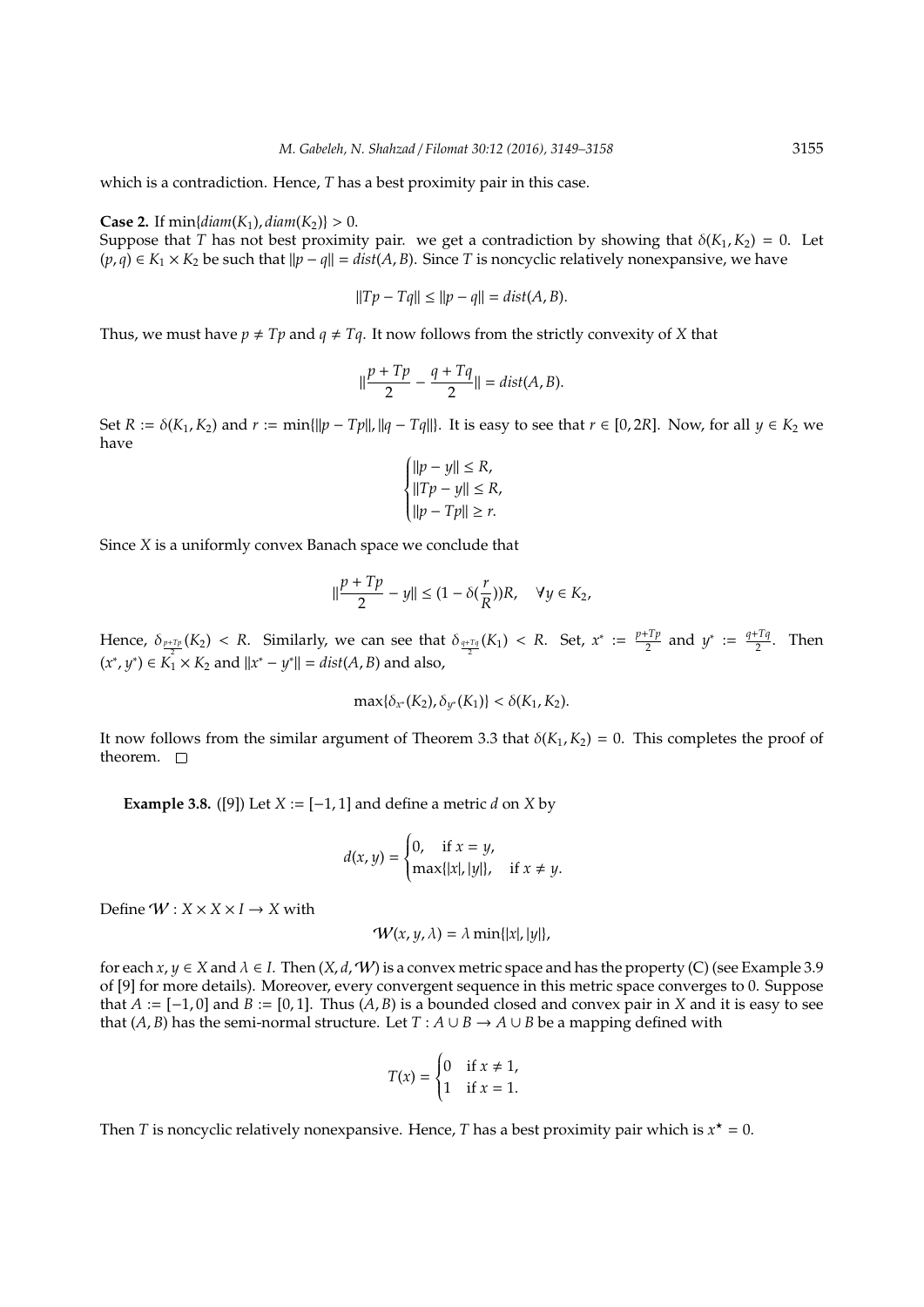#### **4. Pointwise Noncyclic Contractions**

Here, we verify the following best proximity pair result for pointwise noncyclic contractions in the setting of convex metric spaces. Note that the proof is done directly and without the notion of proximal normal structure.

**Theorem 4.1.** *Let* (*A*, *B*) *be a nonempty, bounded, closed, convex and semi-sharp proximinal pair in a convex metric space* (*X*, *d*,W)*. Suppose that T* : *A* ∪ *B* → *A* ∪ *B is a pointwise noncyclic contraction mapping. If X satisfies the property (C) , then T has a unique best proximity pair.*

*Proof.* Proceeding in a similar way as in Theorem 3.3, we obtain, by minimality, that  $\overline{con}(T(K_1)) = K_1$  and  $\overline{con}(T(K_2)) = K_2$ . Let  $x \in K_1$ , then  $K_2 \subseteq B(x; \delta_x(K_2))$ . Now, if  $y \in K_2$ , there exists  $0 \le \alpha(x) < 1$  such that

$$
d(Tx, Ty) \le \alpha(x)d(x, y) + (1 - \alpha(x))dist(A, B)
$$

$$
\leq \alpha(x)\delta_x(K_2) + (1-\alpha(x))\mathrm{dist}(A,B).
$$

Thus, for all  $y \in K_2$  we have

 $T\psi \in \mathcal{B}(Tx; \alpha(x)\delta_x(K_2) + (1 - \alpha(x))\text{dist}(A, B)),$ 

and so,

$$
T(K_2) \subseteq \mathcal{B}(Tx; \alpha(x)\delta_x(K_2) + (1 - \alpha(x))dist(A, B)).
$$

Therefore,

$$
K_2 = \overline{con}(T(K_2)) \subseteq \mathcal{B}(Tx; \alpha(x)\delta_x(K_2) + (1 - \alpha(x))\text{dist}(A, B)),
$$

Hence,

$$
\delta_{Tx}(K_2) \le \alpha(x)\delta_x(K_2) + (1 - \alpha(x))\text{dist}(A, B). \tag{1}
$$

By the similar argument if  $y \in K_2$ , there exists  $0 \le \alpha(y) < 1$  such that

$$
\delta_{Ty}(K_1) \le \alpha(y)\delta_y(K_1) + (1 - \alpha(y))\text{dist}(A, B). \tag{2}
$$

Now, let  $(x^*, y^*) \in K_1 \times K_2$  be a fixed element. Put,

$$
r_1 := \alpha(x^*)\delta_{x^*}(K_2) + (1 - \alpha(x^*))dist(A, B),
$$
  

$$
r_2 := \alpha(y^*)\delta_{y^*}(K_1) + (1 - \alpha(y^*))dist(A, B),
$$

and let  $r_1 \leq r_2$ . Set,

$$
L_1 := \{x \in K_1 : \delta_x(K_2) \le r_2\} \quad \text{and} \quad L_2 := \{y \in K_2 : \delta_y(K_1) \le r_2\}.
$$

It follows from (4.1) that  $\delta_{Tx^*}(K_2) \le r_1 \le r_2$  and by using (4.2) we have  $\delta_{Ty^*}(K_1) \le r_2$ , that is,  $(Tx^*, Ty^*) \in L_1 \times L_2$ . Also, if  $x \in L_1$ , then  $\delta_x(K_2) \le r_2$ . Now, by (1)

$$
\delta_{Tx}(K_2) \le \alpha(x)\delta_x(K_2) + (1-\alpha(x))dist(A,B) \le \delta_x(K_2) \le r_2,
$$

which implies that  $Tx \in L_1$  and so,  $T(L_1) \subseteq L_1$ . Similarly, we can see that  $T(L_2) \subseteq L_2$ . Thus, *T* is noncyclic on  $L_1 \cup L_2$ . On the other hand, it is easy to see that

$$
L_1 = \left[\bigcap_{y \in K_2} \mathcal{B}(y,r_2)\right] \cap K_1 \quad \& \quad L_2 = \left[\bigcap_{x \in K_1} \mathcal{B}(x,r_2)\right] \cap K_2.
$$

Hence, by Propositions 2.3 and 2.4 we conclude that (*L*1, *L*2) is a closed and convex pair in *X*. It now follows from the minimality of  $(K_1, K_2)$  that  $K_1 = L_1$  and  $K_2 = L_2$ . Thereby,

$$
\delta_y(K_1) \le \alpha(y^*) \delta_{y^*}(K_1) + (1 - \alpha(y^*)) \text{dist}(A, B)
$$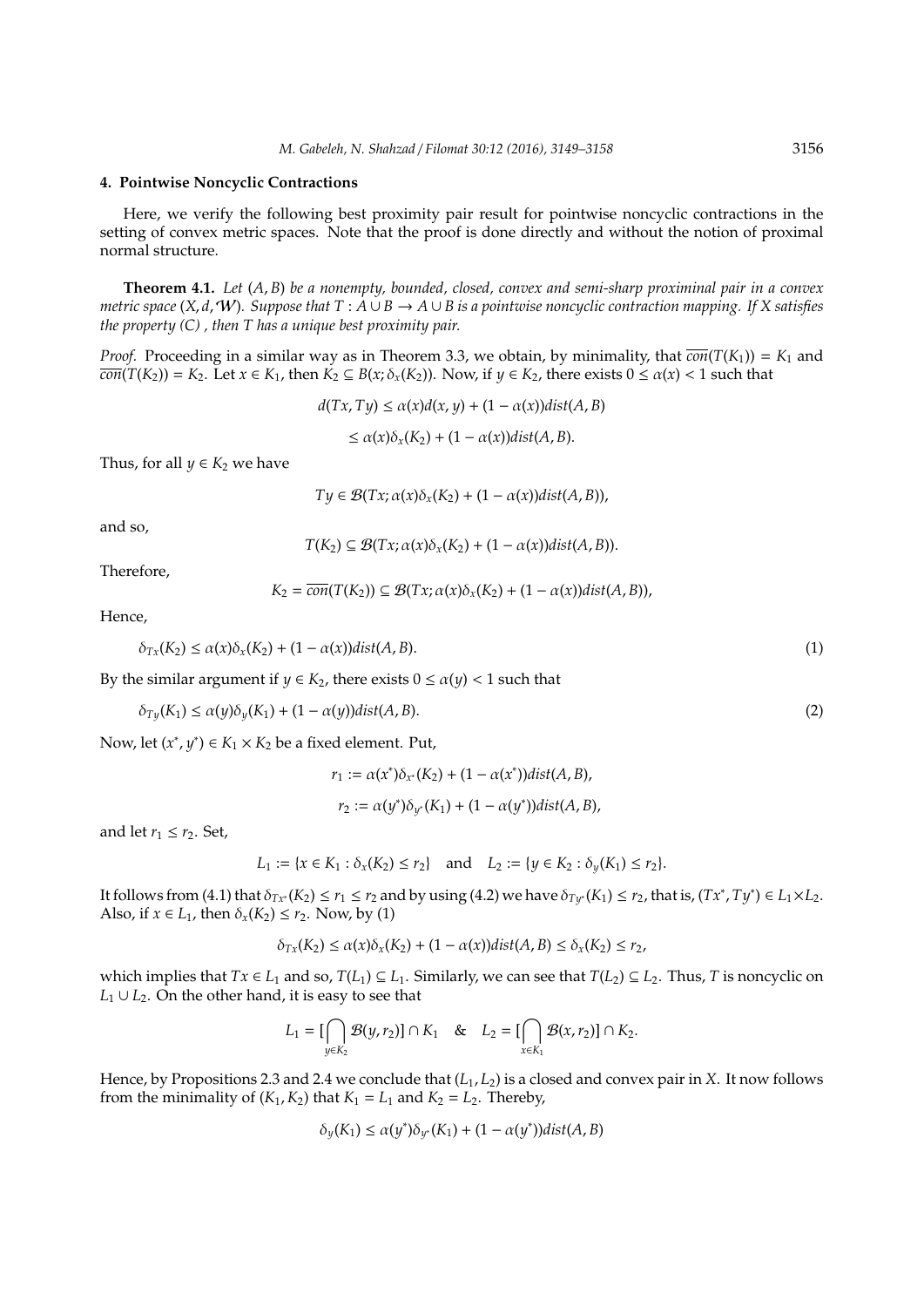$\leq \alpha(y^*)\delta(K_1, K_2) + (1 - \alpha(y^*))dist(A, B),$ 

for all  $y \in K_2$  which concludes that

$$
\delta(K_1, K_2) = \sup_{y \in K_2} \delta_y(K_1) \le \alpha(y^*)\delta(K_1, K_2) + (1 - \alpha(y^*))dist(A, B).
$$

So, we obtain

$$
\delta(K_1, K_2) = dist(A, B).
$$

Since  $(A, B)$  is a semi-sharp proximinal pair, we conclude that  $K_1$  and  $K_2$  are singleton and so, *T* has a best proximity pair, say  $(p, q) \in K_1 \times K_2$ . If  $(p', q') \in K_1 \times K_2$  is another best proximity pair, then

$$
d(p,q') = d(Tp,Tq') \le \alpha(p)d(p,q') + (1-\alpha(p))dist(A,B),
$$

which implies that  $d(p, q') = dist(A, B)$ . Again, by the fact that  $(A, B)$  is a semi-sharp proximinal pair we must have  $q = q'$ . In a similar fashion, we have  $p = p'$  and this completes the proof of theorem.

The following corollary is the *corrected version of Theorem 2.14* due to Sankara Raju Kosuru and Veeramani in Banach spaces.

**Corollary 4.2.** *Let* (*A*, *B*) *be a nonempty, weakly compact, convex and semi-sharp proximinal pair of subsets of a Banach space X. Suppose that T* : *A* ∪ *B* → *A* ∪ *B is pointwise noncyclic contraction. Then T has a unique best proximity pair.*

The following example ensures that under conditions of theorem 2.14 we cannot conclude the existence of a best proximity pair for pointwise noncyclic contractions, necessarily.

**Example 4.3.** Let *X* be the real space  $l_2$  renoremed according to

$$
||x|| = \max{||x||_2, \sqrt{2}||x||_{\infty}},
$$

*where,*  $||x||_{\infty}$  denotes the *l*<sub>∞</sub>-norm and  $||x||_2$  the *l*<sub>2</sub> norm. Suppose that {*e<sub>n</sub>*} be the canonical basis of *l*<sub>2</sub>. Note that this norm is equivalent to  $||.||_2$  and so,  $(X, ||.||)$  is a reflexive Banach space. We also mention that *X* is not strictly convex Banach space. Set,

$$
A := \{x = (x_n) : x_3 = 1, ||x|| \le \sqrt{2}\} \quad \& \quad B := \{y := e_1 + e_2\}.
$$

Then (*A*, *B*) is a bounded, closed and convex pair in a reflexive Banach space *X* and hence (*A*, *B*) is a weakly compact pair. We note that *A* is not compact because the sequence  $\{e_3 + e_n\}_{n \neq 3}$  does not have any convergent subsequence. Notice that  $u := e_1 + e_3$  and  $v := e_2 + e_3$  are two points of *A* and we have  $||u - v|| = ||v - y|| = \sqrt{2}$ . Moreover, for each  $x = (x_1, x_2, 1, x_4, ...) \in A$  we have  $||x||_2 \leq \sqrt{2}$  which implies that  $\sum_{i \neq 3} |x_i|^2 \leq 1$  and since *Moreover, for each*  $x = (x_1, x_2, 1, x_4, ...)$  ∈ *A* we have  $||x||_2 \le \sqrt{2}$  which implies that  $\sum_{i \neq 3} |x_i|^2 \le 1$  and since  $||x||_{\infty} \le 1$  we conclude that  $|x_i| \le 1$  for each  $i \in \mathbb{N}$ . Thus, for all  $x \in A$  we have  $||x$ that  $d(A, B) = \sqrt{2}$ . Let  $T : A \cup B \rightarrow A \cup B$  be a mapping defined as

$$
Ty = y
$$
, and for each  $x \in A$ ,  $Tx = \begin{cases} v & \text{if } x = u, \\ u & \text{if } x \neq u. \end{cases}$ 

Then *T* is noncyclic and for each  $\alpha \in [0, 1)$  and  $x \in A$  we have

$$
||Tx - Ty|| = \alpha \sqrt{2} + (1 - \alpha) \sqrt{2} \le \alpha ||x - y|| + (1 - \alpha) d(A, B),
$$

that is, *T* is a pointwise noncyclic contraction. But, *T*|*<sup>A</sup>* has no fixed point and hence, *T* has no best proximity pair. We note that the pair (*A*, *B*) is not semi-sharp proximinal pair.